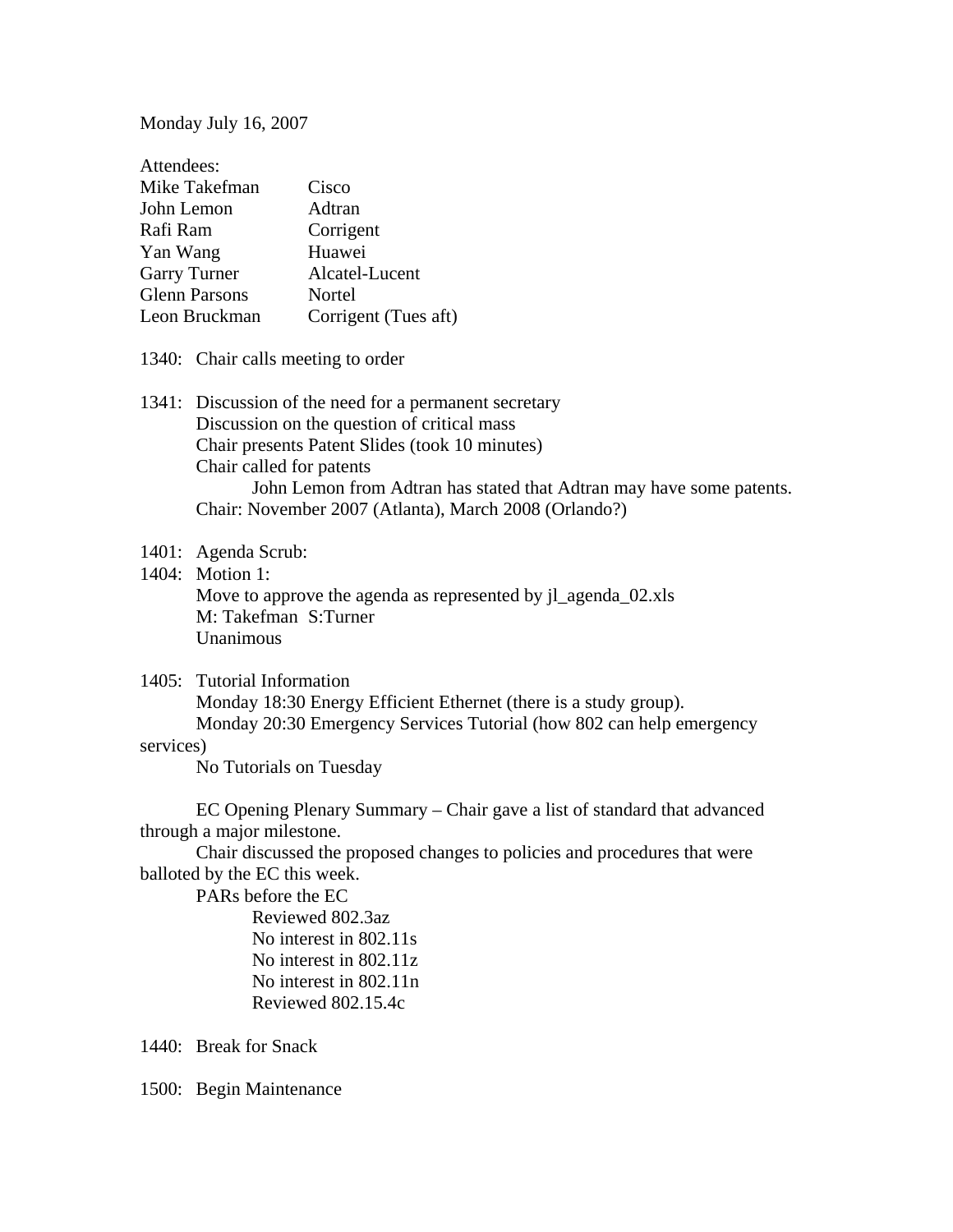1610: Motion 2: Move to Recess until 9am Tuesday morning. M: Takefman S: Turner Unanimous

## Tuesday

- 930: Meeting called to order Due to completing maintenance the previous day the agenda item was skipped
- 931: Yan Wang gave a presentation (yw\_aspects\_01.pdf)
- 1015: Rafi Ram gave a presentation (rr\_pirc\_01.pdf)
- 1125: Break for Lunch
- 1302: Meeting called to order.
- 1304: Mike Takefman gave a presentation (mlt\_arch\_01.pdf).
- 1339: John Lemon working on classifying and expanding the requirements list. Discussed the Tier 1 items.
- 1430: Break

1500: Continue on requirements list.

1515: Finished consolidating the list and began discussion and voting on individual issues

Load balancing at non interconnect nodes -> dropped unanimous

PIRC will be used on networks that do not have loops aside from ... -> dropped unanimously

 Double failures -> its not clear that customers do/do not expect protection from double cuts

Decided that PIRC must run on/with the .17b MAC

Changed text to show that .17c will not prevent the use of selective MAC table

flush

Agreed to drop the MAC scaling feature request

Hashing will not be based on MAC addresses

 Question – what is it based on? Just VLAN, VLAN and Priority Added, what about Static MAC and Static VLAN usage in .17b

1700: Move to recess

Wednesday July 18, 2007